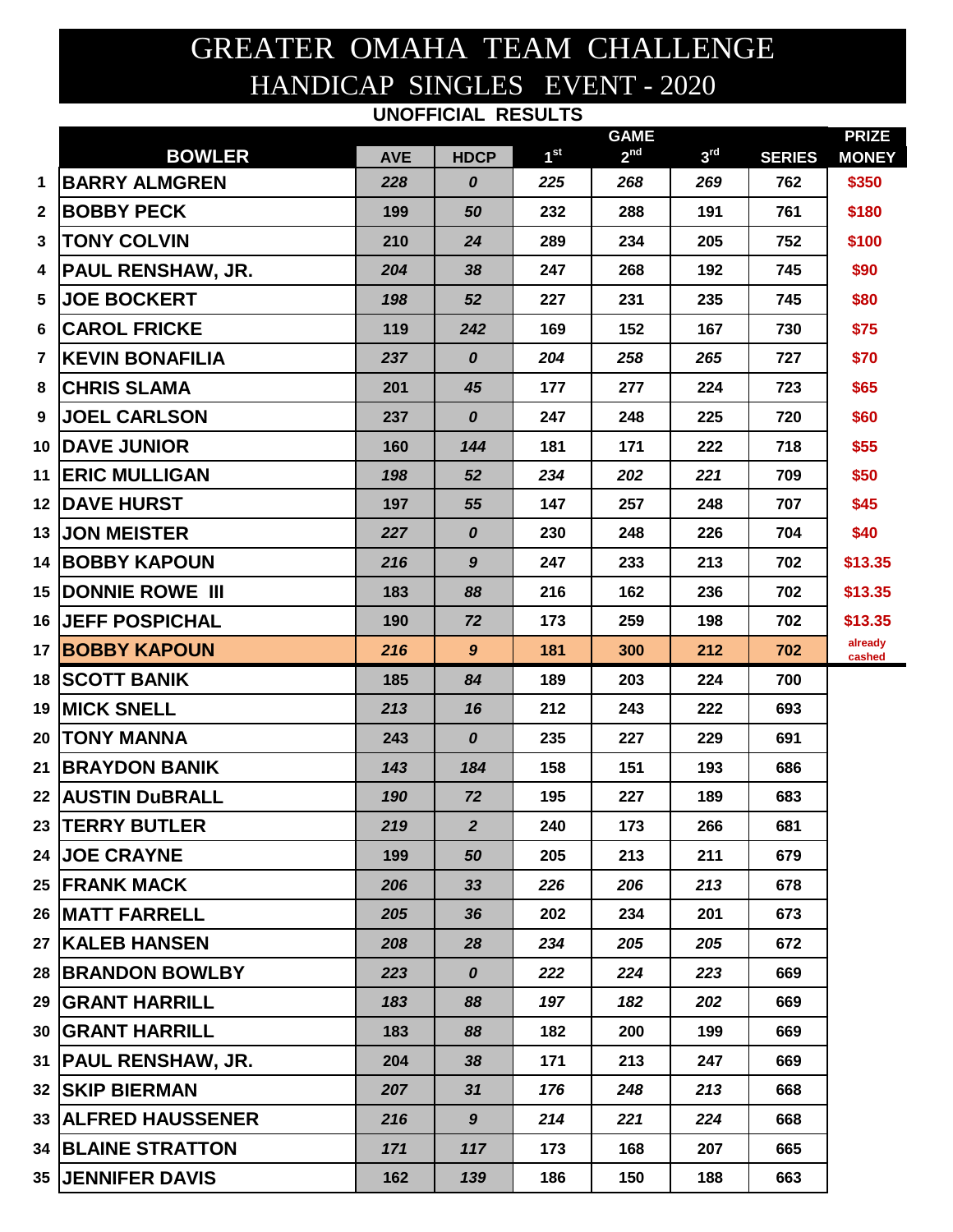| 36 | <b>ERIC MAURICE</b>       | 195 | 60               | 221 | 180 | 202 | 663 |
|----|---------------------------|-----|------------------|-----|-----|-----|-----|
| 37 | <b>KOLTON SMITH</b>       | 148 | 172              | 163 | 158 | 169 | 662 |
| 38 | <b>BOBBY PECK</b>         | 199 | 50               | 208 | 226 | 178 | 662 |
| 39 | <b>ALFRED HAUSSENER</b>   | 216 | $\boldsymbol{9}$ | 206 | 253 | 190 | 658 |
| 40 | <b>JJ MORRIS</b>          | 216 | 9                | 179 | 248 | 222 | 658 |
| 41 | <b>GRANT HARRILL</b>      | 183 | 88               | 225 | 165 | 180 | 658 |
| 42 | <b>STEVE POLINSKY</b>     | 205 | 36               | 202 | 213 | 206 | 657 |
| 43 | <b>BOB COMBS</b>          | 143 | 184              | 144 | 153 | 175 | 656 |
| 44 | <b>BARRY ALMGREN</b>      | 228 | $\boldsymbol{0}$ | 184 | 233 | 238 | 655 |
| 45 | <b>SEAN EKLAND</b>        | 209 | 26               | 245 | 189 | 191 | 651 |
| 46 | <b>JEFF LASOVICH</b>      | 194 | 62               | 165 | 202 | 219 | 648 |
| 47 | <b>ERIC FLOCK</b>         | 192 | 67               | 203 | 177 | 201 | 648 |
| 48 | <b>IERIC CARLSON</b>      | 195 | 60               | 154 | 245 | 187 | 646 |
| 49 | <b>JAMES CAPPELLANO</b>   | 201 | 45               | 211 | 177 | 211 | 644 |
| 50 | <b>CHAD SMITH</b>         | 214 | 14               | 226 | 181 | 223 | 644 |
| 51 | <b>JOE CRAYNE</b>         | 199 | 50               | 183 | 183 | 228 | 644 |
| 52 | <b>GRANT HARRILL</b>      | 183 | 88               | 181 | 146 | 228 | 643 |
| 53 | <b>SCOTT BANIK</b>        | 185 | 84               | 174 | 183 | 201 | 642 |
| 54 | <b>KERRY KENDALL</b>      | 188 | 76               | 190 | 209 | 163 | 638 |
| 55 | <b>TIM WELCH</b>          | 221 | $\boldsymbol{0}$ | 174 | 213 | 247 | 634 |
| 56 | <b>JOE CRAYNE</b>         | 199 | 50               | 201 | 206 | 177 | 634 |
| 57 | <b>DALE DAVIS</b>         | 228 | $\boldsymbol{o}$ | 205 | 227 | 201 | 633 |
| 58 | <b>IMIKE GOODMAN</b>      | 203 | 40               | 171 | 205 | 216 | 632 |
|    | 59 CORY SCHWIESOW         | 221 | 0                | 178 | 239 | 214 | 631 |
|    | 60   TONY MANNA III       | 213 | 16               | 215 | 190 | 209 | 630 |
| 61 | <b>RYAN CARY</b>          | 231 | $\boldsymbol{o}$ | 225 | 200 | 204 | 629 |
| 62 | <b>JEFF ZIMMERLI</b>      | 239 | $\boldsymbol{o}$ | 196 | 195 | 237 | 628 |
|    | 63 KELSEY MARSH           | 196 | 57               | 204 | 168 | 199 | 628 |
| 64 | <b>RICH VANCE</b>         | 215 | 12               | 169 | 202 | 245 | 628 |
| 65 | <b>ADAM FISHER</b>        | 183 | 88               | 146 | 190 | 203 | 627 |
| 66 | <b>JOSH PRUDHOME</b>      | 221 | $\boldsymbol{o}$ | 244 | 160 | 220 | 624 |
| 67 | <b>CHRIS WOOD</b>         | 216 | $\boldsymbol{9}$ | 201 | 201 | 213 | 624 |
|    | 68 JOE BOCKERT            | 198 | 52               | 171 | 198 | 201 | 622 |
|    | 69 SEAN EKLAND            | 209 | 26               | 201 | 219 | 174 | 620 |
|    | 70 SYDNEY KELLEY          | 128 | 220              | 139 | 143 | 118 | 620 |
| 71 | <b>PAUL RENSHAW, JR.</b>  | 204 | 38               | 169 | 201 | 212 | 620 |
| 72 | <b>PAT HAINES</b>         | 179 | 98               | 173 | 169 | 178 | 618 |
| 73 | <b>JEFF HALL</b>          | 205 | 36               | 193 | 203 | 186 | 618 |
|    | 74   PAUL RENSHAW, JR.    | 204 | 38               | 146 | 176 | 257 | 617 |
|    | <b>75 NORRIS WHITFORD</b> | 190 | 72               | 211 | 170 | 162 | 615 |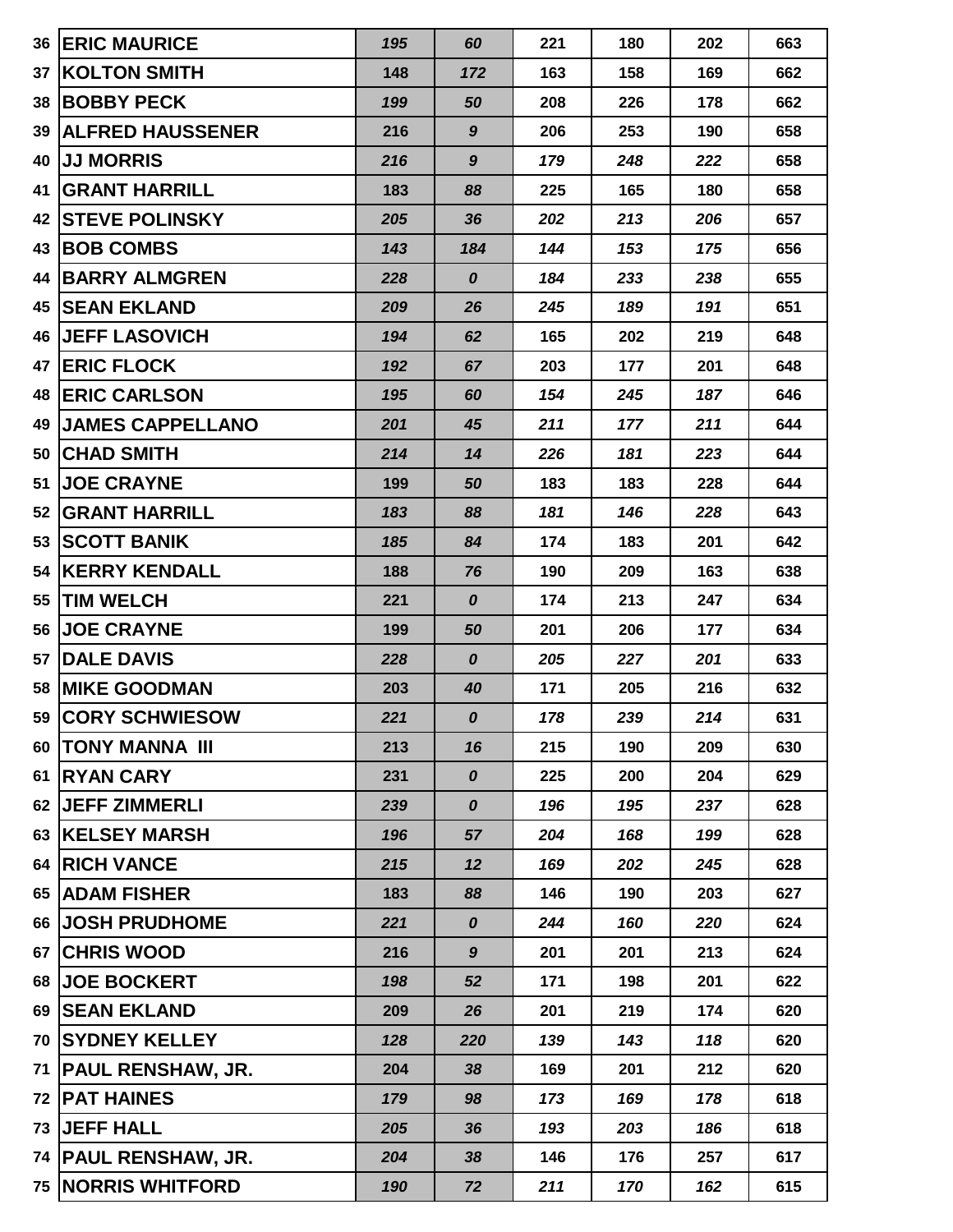|    | <b>76 MARK ZAMORA</b>  | 231 | 0                | 222 | 217 | 175 | 614 |
|----|------------------------|-----|------------------|-----|-----|-----|-----|
| 77 | <b>BOBBY KAPOUN</b>    | 216 | $\boldsymbol{9}$ | 192 | 176 | 237 | 614 |
| 78 | <b>TRENT BURGE</b>     | 198 | 52               | 191 | 193 | 177 | 613 |
| 79 | <b>TYLER ZIMMERMAN</b> | 216 | $\boldsymbol{9}$ | 183 | 245 | 175 | 612 |
| 80 | <b>JOE CRAYNE</b>      | 199 | 50               | 168 | 201 | 193 | 612 |
| 81 | <b>TERRY BUTLER</b>    | 219 | $\overline{2}$   | 223 | 199 | 187 | 611 |
| 82 | <b>CHAD SMITH</b>      | 222 | 0                | 185 | 213 | 212 | 610 |
| 83 | <b>DAVE PETERSEN</b>   | 221 | 0                | 228 | 188 | 193 | 609 |
| 84 | <b>SCOTT BANIK</b>     | 185 | 84               | 166 | 196 | 163 | 609 |
| 85 | <b>BEN VANNESS</b>     | 238 | $\boldsymbol{o}$ | 203 | 199 | 205 | 607 |
| 86 | <b>CHAD SMITH</b>      | 222 | 0                | 195 | 179 | 230 | 604 |
| 87 | <b>TYLER HARRIS</b>    | 205 | 36               | 183 | 200 | 185 | 604 |
| 88 | <b>JOSH PRUDHOME</b>   | 221 | 0                | 211 | 190 | 201 | 602 |
| 89 | <b>CHAD BOONSTRA</b>   | 204 | 38               | 157 | 213 | 192 | 600 |
| 90 | <b>QUENTIN STAPLES</b> | 181 | 93               | 191 | 157 | 159 | 600 |
| 91 | <b>BOBBY PECK</b>      | 199 | 50               | 158 | 205 | 187 | 600 |
| 92 | <b>NICOLE BOONSTRA</b> | 166 | 129              | 200 | 145 | 125 | 599 |
| 93 | <b>BILL SANDERS</b>    | 219 | $\overline{2}$   | 181 | 199 | 217 | 599 |
| 94 | <b>BOB MANZER</b>      | 212 | 19               | 202 | 220 | 157 | 598 |
| 95 | <b>VICTOR CORTEZ</b>   | 227 | 0                | 197 | 215 | 182 | 594 |
|    | 96   DON ROWE, JR.     | 206 | 33               | 204 | 190 | 163 | 590 |
| 97 | <b>SHAWN MCGINNIS</b>  | 204 | 38               | 202 | 172 | 177 | 589 |
| 98 | <b>EDDIE HAMBLIN</b>   | 219 | $\overline{2}$   | 223 | 185 | 179 | 589 |
|    | 99 RICH VANCE          | 215 | 12               | 210 | 171 | 195 | 588 |
|    | 100 ANDREW LOVELESS    | 216 | $9^{\circ}$      | 225 | 169 | 184 | 587 |
|    | 101 FRANK MACK         | 206 | 33               | 186 | 137 | 230 | 586 |
|    | 102 DANIEL RIEF        | 224 | $\boldsymbol{o}$ | 224 | 195 | 165 | 584 |
|    | 103 ANDREW HAINES      | 223 | 0                | 174 | 196 | 213 | 583 |
|    | 104 HENRY HANSEN       | 198 | 52               | 203 | 160 | 165 | 580 |
|    | 105 JIM WEBEL          | 217 | $\overline{7}$   | 192 | 206 | 173 | 578 |
|    | 106 DIXIE DAVIS, JR.   | 200 | 48               | 182 | 191 | 157 | 578 |
|    | 107 BOB MANZER         | 212 | 19               | 186 | 189 | 182 | 576 |
|    | 108 JASMINE SNELL      | 206 | 33               | 179 | 197 | 166 | 575 |
|    | 109 JIMMY ROSS-COTTON  | 213 | 16               | 180 | 183 | 190 | 569 |
|    | 110 DAVID FISHER, JR.  | 199 | 50               | 193 | 156 | 169 | 568 |
|    | 111 QUENTIN STAPLES    | 181 | 93               | 157 | 123 | 193 | 566 |
|    | 112 ADAM MARSH         | 234 | 0                | 163 | 216 | 186 | 565 |
|    | 113 RYAN FRANK         | 220 | $\boldsymbol{o}$ | 227 | 176 | 160 | 563 |
|    | 114 DAVE NELSON, JR.   | 200 | 48               | 182 | 164 | 167 | 561 |
|    | 115 JASMINE SNELL      | 206 | 33               | 173 | 164 | 189 | 559 |